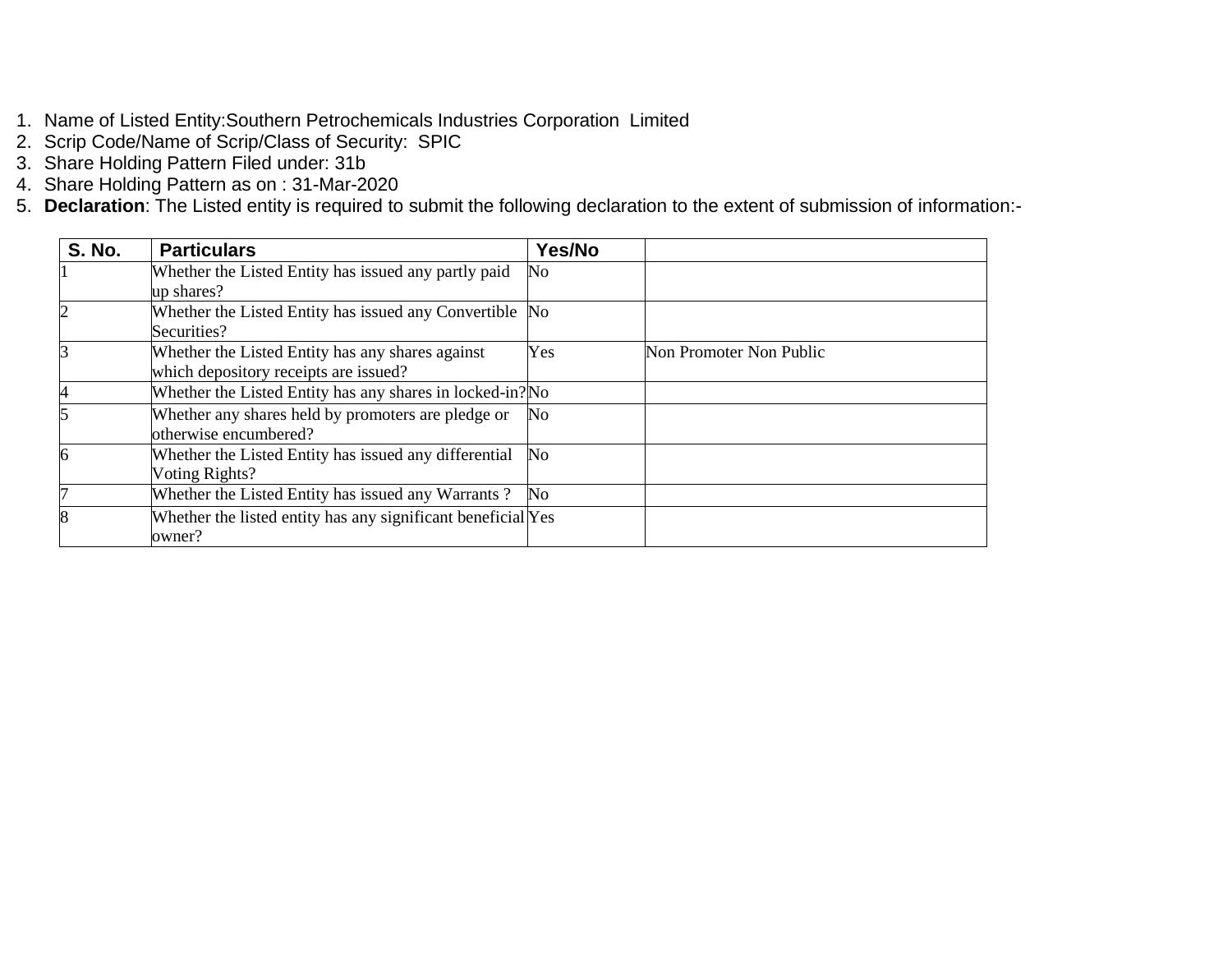# Table I - Summary Statement holding of specified securities

| Catego<br>ry<br>(1) | Category of<br>shareholder<br>(II)       | Nos. of<br>shareh<br>olders<br>(III) | No. of fully<br>paid up<br>equity<br>shares<br>held<br>(IV) | No. of<br>Partly<br>paid-up<br>equity<br>shares<br>held<br>$\overline{(\mathsf{V})}$ | No. of<br>shares<br>underlying<br><b>Depository</b><br><b>Receipts</b><br>(VI) | <b>Total</b><br>nos.<br>shares<br>held<br>$(VII) =$<br>$(IV)+(V)+$<br>(VI) | Shareholding<br>as a % of total<br>no. of shares<br>(calculated as<br>per SCRR,<br>1957)<br>(VIII) |                  | <b>Number of Voting Rights</b><br>held in each class of          | securities<br>(IX) |                                                | No. of<br><b>Shares</b><br><b>Underlying</b><br><b>Outstanding</b><br>convertible<br>securities<br>(including | Shareholding,<br>as a % assuming<br>full conversion<br>of convertible<br>securities (as a<br>percentage of<br>diluted share | <b>Number of</b><br><b>Locked in</b><br>shares<br>(XII) |                                                             |            | <b>Number of</b><br><b>Shares</b><br>pledged or<br>otherwise<br>encumbered<br>(XIII) | <b>Number of</b><br>equity<br>shares held<br>in<br>dematerializ<br>ed form |
|---------------------|------------------------------------------|--------------------------------------|-------------------------------------------------------------|--------------------------------------------------------------------------------------|--------------------------------------------------------------------------------|----------------------------------------------------------------------------|----------------------------------------------------------------------------------------------------|------------------|------------------------------------------------------------------|--------------------|------------------------------------------------|---------------------------------------------------------------------------------------------------------------|-----------------------------------------------------------------------------------------------------------------------------|---------------------------------------------------------|-------------------------------------------------------------|------------|--------------------------------------------------------------------------------------|----------------------------------------------------------------------------|
|                     |                                          |                                      |                                                             |                                                                                      |                                                                                |                                                                            | As a % of<br>$(A+B+C2)$                                                                            | Clas<br>s<br>eg: | <b>No of Voting</b><br><b>Rights</b><br>Clas<br><b>S</b><br>eg:y | Tot<br>al          | <b>Total</b><br>as a<br>$%$ of<br>$(A+B+$<br>C | <b>Warrants)</b><br>(X)                                                                                       | capital)<br>$(XI) = (VII) + (X)$<br>As a % of<br>$(A+B+C2)$                                                                 | No.<br>(a)                                              | As a<br>$%$ of<br>total<br><b>Shar</b><br>es<br>held<br>(b) | No.<br>(a) | As a<br>$%$ of<br>total<br><b>Share</b><br>s held<br>(b)                             | (XIV)                                                                      |
| A                   | Promoter &<br>Promoter Group             | 12                                   | 98645488                                                    |                                                                                      |                                                                                | 98645488                                                                   | 52.79                                                                                              | 986454 0<br>88   |                                                                  | 488                | 98645 52.79                                    |                                                                                                               | 52.79                                                                                                                       |                                                         |                                                             |            |                                                                                      | 98645488                                                                   |
| B                   | Public                                   | 60658                                | 88203048                                                    |                                                                                      |                                                                                | 88203048                                                                   | 47.21                                                                                              | 882030 0<br>48   |                                                                  | 048                | 88203 47.21                                    |                                                                                                               | 47.21                                                                                                                       |                                                         |                                                             |            |                                                                                      | 84322592                                                                   |
| $\overline{C}$      | Non Promoter-<br>Non Public              |                                      |                                                             |                                                                                      | 16791800                                                                       | 16791800                                                                   | 8.99                                                                                               |                  |                                                                  |                    |                                                |                                                                                                               |                                                                                                                             |                                                         |                                                             |            |                                                                                      | 16791800                                                                   |
| $\overline{C}1$     | Shares underlying<br><b>DRs</b>          |                                      |                                                             |                                                                                      | 16791800                                                                       | 16791800                                                                   |                                                                                                    |                  |                                                                  |                    |                                                |                                                                                                               |                                                                                                                             |                                                         |                                                             |            |                                                                                      | 16791800                                                                   |
| C <sub>2</sub>      | Shares held by<br><b>Employee Trusts</b> |                                      |                                                             |                                                                                      |                                                                                |                                                                            |                                                                                                    |                  |                                                                  |                    |                                                |                                                                                                               |                                                                                                                             |                                                         |                                                             |            |                                                                                      |                                                                            |
|                     | Total                                    | 60671                                | 186848536                                                   |                                                                                      | 16791800                                                                       | 203640336 100                                                              |                                                                                                    | 1868480<br>536   |                                                                  | 18684 100<br>8536  |                                                |                                                                                                               | 100                                                                                                                         |                                                         |                                                             |            |                                                                                      | 199759880                                                                  |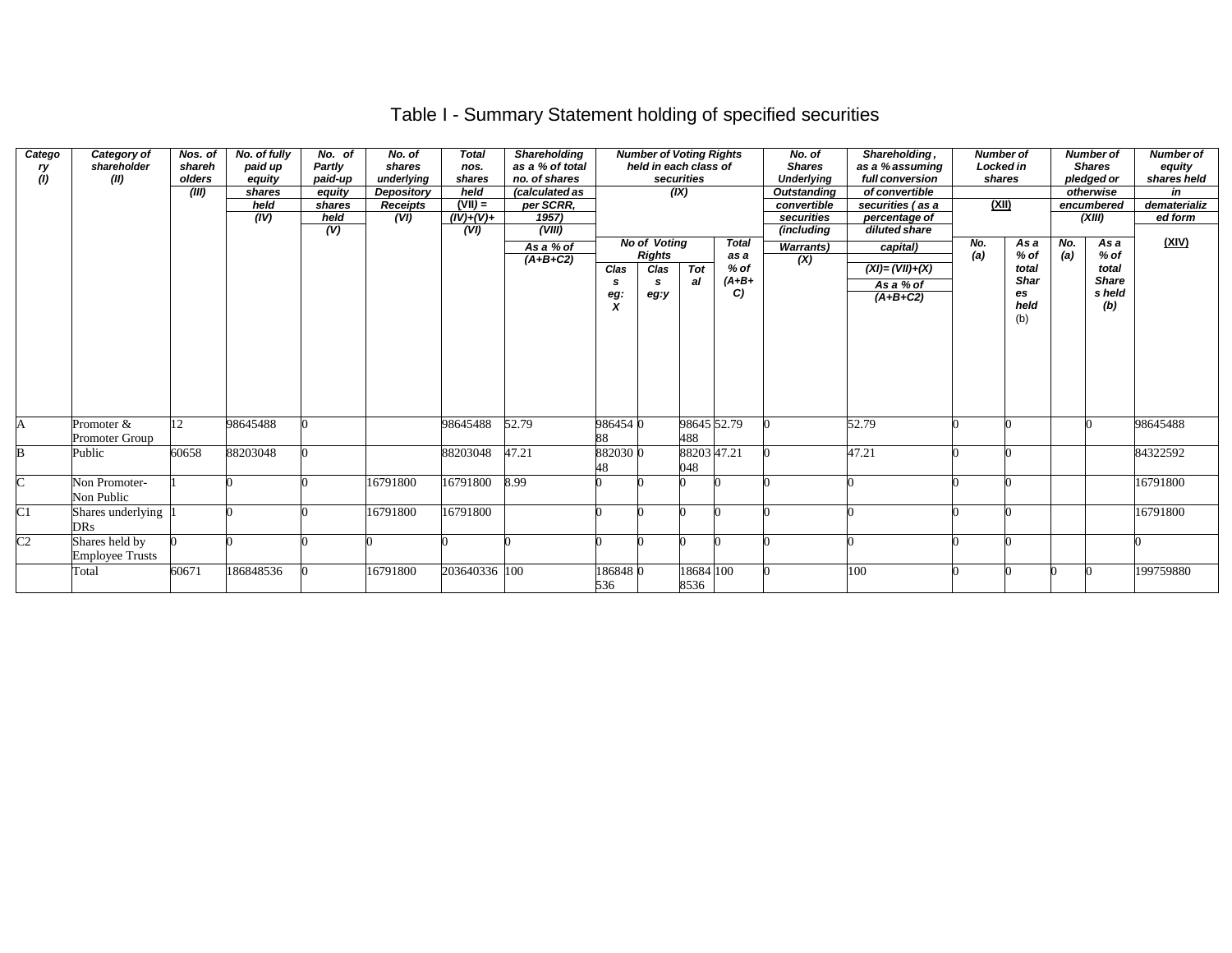| <b>Category &amp; Name</b> | <b>PAN</b>   | No. of | No. of    | Partly        | Nos. of           | <b>Total</b> | Sharehol   |              |                            |             | <b>Number of Voting Rights held in</b> | No. of             | Shareholdin              |     | <b>Number of</b>  |     | <b>Number of</b> | <b>Number of</b> |
|----------------------------|--------------|--------|-----------|---------------|-------------------|--------------|------------|--------------|----------------------------|-------------|----------------------------------------|--------------------|--------------------------|-----|-------------------|-----|------------------|------------------|
| of the                     | (III)        | shareh | fully     | paid-up       | shares            | nos.         | ding %     |              | each class of securities   |             |                                        | <b>Shares</b>      | $g$ , as a $%$           |     | Locked in         |     | <b>Shares</b>    | equity           |
| <b>Shareholders</b>        |              | older  | paid      | <b>Equity</b> | underlying        | shares       | calculate  |              |                            | (IX)        |                                        | <b>Underlying</b>  | assuming                 |     | shares            |     | pledged or       | shares held      |
| (1)                        |              | (III)  | up        | <b>Shares</b> | <b>Depository</b> | held         | d as per   |              |                            |             |                                        | <b>Outstanding</b> | full                     |     | (XII)             |     | otherwise        | in               |
|                            |              |        | equity    | <b>Held</b>   | <b>Receipts</b>   | $(VII =$     | SCRR,      |              |                            |             |                                        | convertible        | conversion               |     |                   |     | encumbered       | dematerializ     |
|                            |              |        | share     | (V)           | (VI)              | $IV+V+VI$    | 1957       |              |                            |             |                                        | securities         | of                       |     |                   |     | (XIII            | ed form          |
|                            |              |        | s held    |               |                   |              |            |              | <b>No of Voting Rights</b> |             | <b>Total as</b>                        | (including         | convertible              | No. | As a              | No. | As a             | (XIV)            |
|                            |              |        | (IV)      |               |                   |              | As a % of  |              |                            |             | a % of                                 | <b>Warrants</b> )  | securities (             | (a) | % of              | (a) | % of             |                  |
|                            |              |        |           |               |                   |              | $(A+B+C2)$ |              |                            |             | <b>Total</b>                           | (X)                | as a                     |     | total             |     | total            |                  |
|                            |              |        |           |               |                   |              | (VIII)     | <b>Class</b> | <b>Class</b>               | Tot         | <b>Voting</b><br>rights                |                    | percentage<br>of diluted |     | <b>Shar</b><br>es |     | share<br>s held  |                  |
|                            |              |        |           |               |                   |              |            | X            | Y                          | al          |                                        |                    | share                    |     | held              |     | (b)              |                  |
|                            |              |        |           |               |                   |              |            |              |                            |             |                                        |                    | capital)                 |     | (b)               |     |                  |                  |
|                            |              |        |           |               |                   |              |            |              |                            |             |                                        |                    | $(XI) =$                 |     |                   |     |                  |                  |
|                            |              |        |           |               |                   |              |            |              |                            |             |                                        |                    | $(VII)+(X)$ as a         |     |                   |     |                  |                  |
|                            |              |        |           |               |                   |              |            |              |                            |             |                                        |                    | % of                     |     |                   |     |                  |                  |
|                            |              |        |           |               |                   |              |            |              |                            |             |                                        |                    | $A+B+C2$                 |     |                   |     |                  |                  |
|                            |              |        |           |               |                   |              |            |              |                            |             |                                        |                    |                          |     |                   |     |                  |                  |
| Indian                     |              |        |           |               |                   |              |            |              |                            |             |                                        |                    |                          |     |                   |     |                  |                  |
| Individuals/Hindu          |              |        | 45450     |               |                   | 45450        | 0.02       | 45450        |                            | 45450 0.02  |                                        |                    | 0.02                     |     |                   |     |                  | 45450            |
| undivided Family           |              |        |           |               |                   |              |            |              |                            |             |                                        |                    |                          |     |                   |     |                  |                  |
| ASHWIN C                   | AAEPA41      |        | 45450     |               |                   | 45450        | 0.02       | 45450        |                            | 45450 0.02  |                                        |                    | 0.02                     |     |                   |     |                  | 45450            |
| <b>MUTHIAH</b>             | 148H         |        |           |               |                   |              |            |              |                            |             |                                        |                    |                          |     |                   |     |                  |                  |
| Central Government/        |              |        | 8840000 0 |               |                   | 8840000      | 4.73       | 8840000 0    |                            | 88400 4.73  |                                        |                    | 4.73                     |     |                   |     |                  | 8840000          |
| State Government(s)        |              |        |           |               |                   |              |            |              |                            | 00          |                                        |                    |                          |     |                   |     |                  |                  |
| <b>TAMILNADU</b>           | AAACT        |        | 8840000 0 |               |                   | 8840000      | 4.73       | 8840000 0    |                            | 88400 4.73  |                                        |                    | 4.73                     |     |                   |     |                  | 8840000          |
| <b>INDUSTRIAL</b>          | 3409P        |        |           |               |                   |              |            |              |                            | 00          |                                        |                    |                          |     |                   |     |                  |                  |
| <b>DEVELOPMENT</b>         |              |        |           |               |                   |              |            |              |                            |             |                                        |                    |                          |     |                   |     |                  |                  |
|                            |              |        |           |               |                   |              |            |              |                            |             |                                        |                    |                          |     |                   |     |                  |                  |
| CORPORATION                |              |        |           |               |                   |              |            |              |                            |             |                                        |                    |                          |     |                   |     |                  |                  |
| TD                         |              |        |           |               |                   |              |            |              |                            |             |                                        |                    |                          |     |                   |     |                  |                  |
| Financial                  |              |        |           |               |                   |              |            |              |                            |             |                                        |                    |                          |     |                   |     |                  |                  |
| <b>Institutions/Banks</b>  |              |        |           |               |                   |              |            |              |                            |             |                                        |                    |                          |     |                   |     |                  |                  |
| Any Other (specify)        |              |        | 708452630 |               |                   | 70845263     | 37.92      | 7084526 0    |                            | 70845 37.92 |                                        |                    | 37.92                    |     |                   |     |                  | 70845263         |
|                            |              |        |           |               |                   |              |            |              |                            | 263         |                                        |                    |                          |     |                   |     |                  |                  |
| <b>Bodies Corporate</b>    |              | 6      | 708154630 |               |                   | 70815463     | 37.9       | 7081546 0    |                            | 70815 37.9  |                                        |                    | 37.9                     |     |                   |     |                  | 70815463         |
|                            |              |        |           |               |                   |              |            |              |                            | 463         |                                        |                    |                          |     |                   |     |                  |                  |
| <b>AMI HOLDINGS</b>        | AABCP11      |        | 372767000 |               |                   | 37276700     | 19.95      | 3727670 0    |                            | 37276 19.95 |                                        |                    | 19.95                    |     |                   |     |                  | 37276700         |
| PRIVATE LIMITED 877G       |              |        |           |               |                   |              |            |              |                            | 700         |                                        |                    |                          |     |                   |     |                  |                  |
| LOTUS                      | <b>AABCL</b> |        | 279954540 |               |                   | 27995454     | 14.98      | 2799545 0    |                            | 27995 14.98 |                                        |                    | 4.98                     |     |                   |     |                  | 27995454         |
| <b>FERTILIZERS</b>         | 0193K        |        |           |               |                   |              |            |              |                            | 454         |                                        |                    |                          |     |                   |     |                  |                  |
| PRIVATE LIMITED            |              |        |           |               |                   |              |            |              |                            |             |                                        |                    |                          |     |                   |     |                  |                  |
| <b>SICAGEN INDIA</b>       | <b>AAKCS</b> |        | 3017349 0 |               |                   | 3017349      | 1.61       | 3017349 0    |                            | 30173 1.61  |                                        |                    | .61                      |     |                   |     |                  | 3017349          |
| LIMITED                    | 5770J        |        |           |               |                   |              |            |              |                            | 49          |                                        |                    |                          |     |                   |     |                  |                  |
|                            |              |        |           |               |                   |              |            |              |                            |             |                                        |                    |                          |     |                   |     |                  |                  |
| <b>SOUTH INDIA</b>         | AABCS01      |        | 1636900 0 |               |                   | 1636900      | 0.88       | 1636900 0    |                            | 16369 0.88  |                                        |                    | 0.88                     |     |                   |     |                  | 1636900          |
| <b>HOUSE ESTATES</b>       | 520M         |        |           |               |                   |              |            |              |                            | 00          |                                        |                    |                          |     |                   |     |                  |                  |
| <b>AND PROPERTIES</b>      |              |        |           |               |                   |              |            |              |                            |             |                                        |                    |                          |     |                   |     |                  |                  |
| LTD                        |              |        |           |               |                   |              |            |              |                            |             |                                        |                    |                          |     |                   |     |                  |                  |
| <b>ACM</b>                 | <b>AAACA</b> |        | 659075    |               |                   | 659075       | 0.35       | 659075       |                            | 65907 0.35  |                                        |                    | 0.35                     |     | O                 |     |                  | 659075           |
| <b>EDUCATIONAL</b>         | 5809J        |        |           |               |                   |              |            |              |                            |             |                                        |                    |                          |     |                   |     |                  |                  |
| <b>FOUNDATION</b>          |              |        |           |               |                   |              |            |              |                            |             |                                        |                    |                          |     |                   |     |                  |                  |
| <b>SOUTH INDIA</b>         | <b>AAACS</b> |        | 229985    |               |                   | 229985       | 0.12       | 229985       |                            | 22998 0.12  |                                        |                    | 0.12                     |     |                   |     |                  | 229985           |
| <b>TRAVELS PVT</b>         | 3792E        |        |           |               |                   |              |            |              |                            |             |                                        |                    |                          |     |                   |     |                  |                  |
| LTD                        |              |        |           |               |                   |              |            |              |                            |             |                                        |                    |                          |     |                   |     |                  |                  |
| Partnership Firms          |              |        | 29800     | $\mathbf{0}$  |                   | 29800        | 0.02       | 29800        | $\Omega$                   | 29800 0.02  |                                        |                    | 0.02                     |     | 0                 |     |                  | 29800            |
|                            |              |        |           |               |                   |              |            |              |                            |             |                                        |                    |                          |     |                   |     |                  |                  |

### Table II - Statement showing shareholding pattern of the Promoter and Promoter Group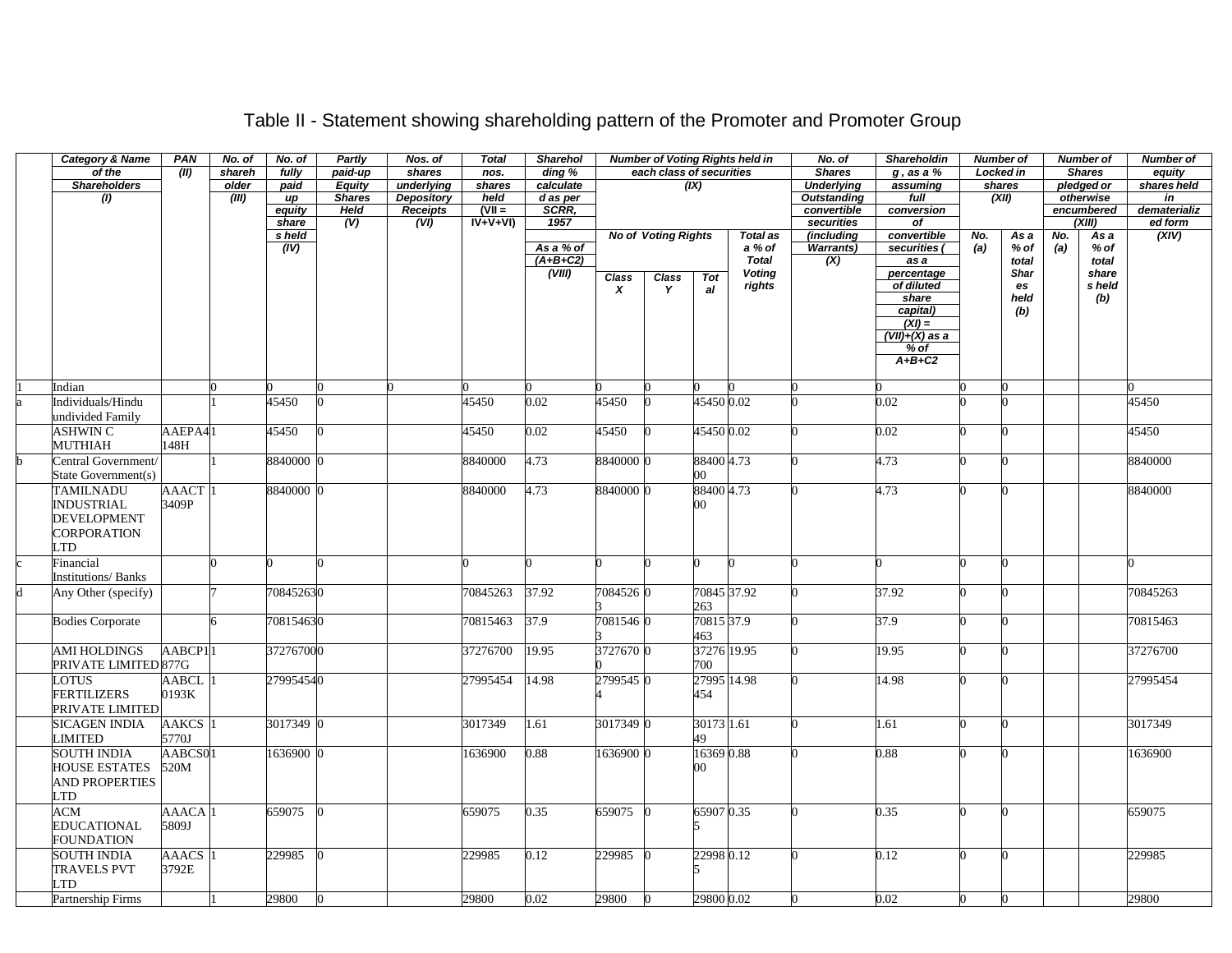|                | South India<br>Investments and<br>Associates                                          | AASFS2 <sub>1</sub><br>784H |    | 29800     |  | 29800    | 0.02  | 29800     | 29800 0.02         |  | 0.02  |  | 29800    |
|----------------|---------------------------------------------------------------------------------------|-----------------------------|----|-----------|--|----------|-------|-----------|--------------------|--|-------|--|----------|
|                | Sub-Total $(A)(1)$                                                                    |                             |    | 797307130 |  | 79730713 | 42.67 | 7973071 0 | 79730 42.67<br>713 |  | 42.67 |  | 79730713 |
| $\overline{c}$ | Foreign                                                                               |                             |    |           |  |          |       |           |                    |  |       |  |          |
|                | ndividuals (Non-<br>Resident Individuals/<br>Foreign Individuals)                     |                             |    |           |  |          |       |           |                    |  |       |  |          |
|                | Government                                                                            |                             |    |           |  |          |       |           |                    |  |       |  |          |
|                | <i>institutions</i>                                                                   |                             |    |           |  |          |       |           |                    |  |       |  |          |
|                | Foreign Portfolio<br>Investor                                                         |                             |    | 189147750 |  | 18914775 | 10.12 | 1891477 0 | 18914 10.12<br>775 |  | 10.12 |  | 18914775 |
|                | FICON HOLDINGS AABCF01<br><b>LTD</b>                                                  | 667J                        |    | 156827750 |  | 15682775 | 8.39  | 1568277 0 | 15682 8.39<br>775  |  | 8.39  |  | 15682775 |
|                | <b>RANFORD</b><br><b>INVESTMENTS</b><br><b>LTD</b>                                    | <b>AADCR</b><br>5452K       |    | 1910000 0 |  | 1910000  | 1.02  | 1910000 0 | 19100 1.02<br>00   |  | .02   |  | 1910000  |
|                | <b>DARNOLLY</b><br><b>INVESTMENTS</b><br>LTD                                          | AACCD<br>5610N              |    | 1322000 0 |  | 1322000  | 0.71  | 1322000 0 | 13220 0.71         |  | 0.71  |  | 1322000  |
|                | Any Other (specify)                                                                   |                             |    |           |  |          |       |           |                    |  |       |  |          |
|                | Sub-Total $(A)(2)$                                                                    |                             |    | 189147750 |  | 18914775 | 10.12 | 1891477 0 | 18914 10.12<br>775 |  | 10.12 |  | 18914775 |
|                | <b>Total Shareholding</b><br>of Promoter and<br>Promoter Group<br>$(A)=(A)(1)+(A)(2)$ |                             | 12 | 986454880 |  | 98645488 | 52.79 | 9864548 0 | 98645 52.79<br>488 |  | 52.79 |  | 98645488 |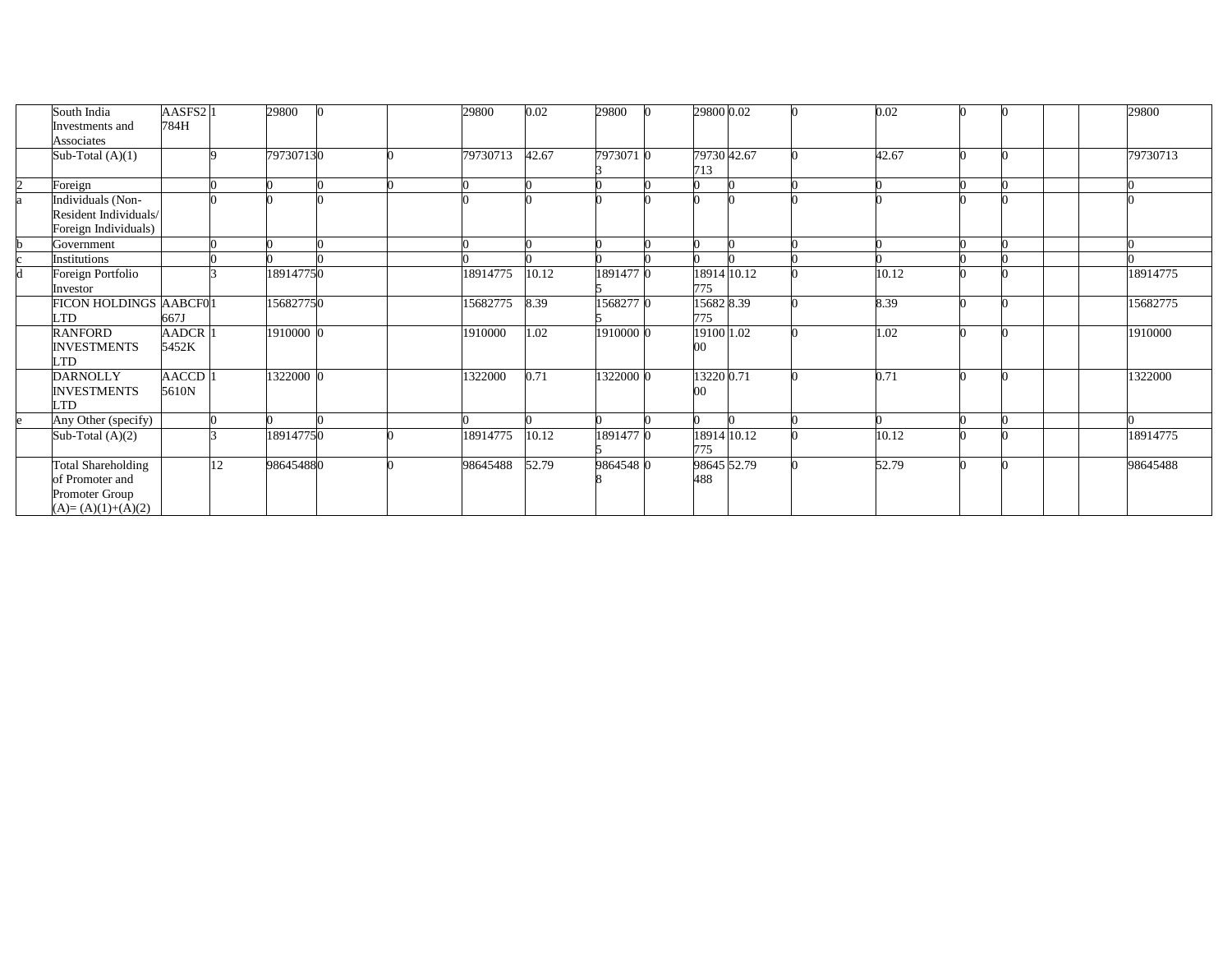# Table III - Statement showing shareholding pattern of the Public shareholder

| <b>Category &amp; Name</b><br>of the<br><b>Shareholders</b><br>(1)            | PAN<br>(II) | <b>Number of Voting Rights held in</b><br>Nos. of<br>Partly<br>Nos. of<br><b>Total</b><br>Sharehol<br>No. of<br>shareh<br>each class of securities<br>ding %<br>fully<br>paid-up<br>shares<br>nos.<br>(IX)<br>underlying<br>calculate<br>older<br>equity<br>shares<br>paid<br>d as per<br>(III)<br>shares<br>Depository<br>held<br>up<br>SCRR,<br><b>Receipts</b><br>$VII =$<br>equity<br>held<br>(vij)<br>$IV + V + VI$<br>(V)<br>1957<br>share<br><b>No of Voting Rights</b> |                |  | $\overline{N}$ o. of<br><b>Shares</b><br><b>Underlying</b><br><b>Outstanding</b><br>convertible<br>securities | <b>Total</b><br>shareholdin<br>$g$ , as a $%$<br>assuming<br>full<br>conversion | Number of<br>Locked in<br>shares<br>(XII)<br>No.<br>As a |       | <b>Number of</b><br><b>Shares</b><br>pledged or<br>otherwise<br>encumbered<br>(XIII) |                                                            | Number of<br>equity<br>shares held<br>in<br>dematerializ<br>ed form<br>(XIV) |                                                       |     |                       |                         |                                          |          |
|-------------------------------------------------------------------------------|-------------|--------------------------------------------------------------------------------------------------------------------------------------------------------------------------------------------------------------------------------------------------------------------------------------------------------------------------------------------------------------------------------------------------------------------------------------------------------------------------------|----------------|--|---------------------------------------------------------------------------------------------------------------|---------------------------------------------------------------------------------|----------------------------------------------------------|-------|--------------------------------------------------------------------------------------|------------------------------------------------------------|------------------------------------------------------------------------------|-------------------------------------------------------|-----|-----------------------|-------------------------|------------------------------------------|----------|
|                                                                               |             |                                                                                                                                                                                                                                                                                                                                                                                                                                                                                | s held<br>(IV) |  |                                                                                                               | As a % of<br>$(A+B+C2)$<br>VIII                                                 | Class                                                    | Class | Tot                                                                                  | <b>Total as</b><br>a % of<br><b>Total</b><br><b>Voting</b> | (including<br><b>Warrants)</b><br>(X)                                        | оf<br>convertible<br>securities<br>(as a              | (a) | % of<br>total<br>Shar | No.<br>(No<br>t<br>ap   | As a<br>$%$ of<br>total<br>share         |          |
|                                                                               |             |                                                                                                                                                                                                                                                                                                                                                                                                                                                                                |                |  |                                                                                                               |                                                                                 | X                                                        | Y     | al                                                                                   | rights                                                     |                                                                              | percentage<br>of diluted<br>share<br>capital)<br>(XI) |     | es<br>held<br>(b)     | pli<br>ca<br>ble<br>(a) | s held<br>(Not<br>applic<br>able)<br>(b) |          |
| Institutions                                                                  |             |                                                                                                                                                                                                                                                                                                                                                                                                                                                                                |                |  |                                                                                                               |                                                                                 |                                                          |       |                                                                                      |                                                            |                                                                              |                                                       |     |                       |                         |                                          |          |
| Mutual Funds/                                                                 |             | 12                                                                                                                                                                                                                                                                                                                                                                                                                                                                             | 10750          |  | 10750                                                                                                         | 0.01                                                                            | 10750                                                    |       | 10750 0.01                                                                           |                                                            |                                                                              | 0.01                                                  |     |                       |                         |                                          | 900      |
| Venture Capital<br>Funds                                                      |             |                                                                                                                                                                                                                                                                                                                                                                                                                                                                                |                |  |                                                                                                               |                                                                                 |                                                          |       |                                                                                      |                                                            |                                                                              |                                                       |     |                       |                         |                                          |          |
| Alternate Investment<br>Funds                                                 |             |                                                                                                                                                                                                                                                                                                                                                                                                                                                                                |                |  |                                                                                                               |                                                                                 |                                                          |       |                                                                                      |                                                            |                                                                              |                                                       |     |                       |                         |                                          |          |
| Foreign Venture<br>Capital Investors                                          |             |                                                                                                                                                                                                                                                                                                                                                                                                                                                                                |                |  |                                                                                                               |                                                                                 |                                                          |       |                                                                                      |                                                            |                                                                              |                                                       |     |                       |                         |                                          |          |
| Foreign Portfolio                                                             |             |                                                                                                                                                                                                                                                                                                                                                                                                                                                                                |                |  |                                                                                                               |                                                                                 |                                                          |       |                                                                                      |                                                            |                                                                              |                                                       |     |                       |                         |                                          |          |
| Investors                                                                     |             | 50                                                                                                                                                                                                                                                                                                                                                                                                                                                                             |                |  |                                                                                                               |                                                                                 |                                                          |       |                                                                                      |                                                            |                                                                              |                                                       |     |                       |                         |                                          |          |
| Financial<br><b>Institutions/Banks</b>                                        |             |                                                                                                                                                                                                                                                                                                                                                                                                                                                                                | 4269239 0      |  | 4269239                                                                                                       | 2.28                                                                            | 4269239 0                                                |       | 42692 2.28<br>39                                                                     |                                                            |                                                                              | 2.28                                                  |     |                       |                         |                                          | 4251454  |
| LIFE INSURANCE AAACL<br>CORPORATION OF 0582H<br><b>INDIA</b>                  |             |                                                                                                                                                                                                                                                                                                                                                                                                                                                                                | 3926725 0      |  | 3926725                                                                                                       | 2.1                                                                             | 3926725 0                                                |       | 39267 2.1<br>25                                                                      |                                                            |                                                                              | 2.1                                                   |     |                       |                         |                                          | 3926725  |
| <b>Insurance Companies</b>                                                    |             |                                                                                                                                                                                                                                                                                                                                                                                                                                                                                | 550            |  | 550                                                                                                           |                                                                                 | 550                                                      |       | 550                                                                                  |                                                            |                                                                              |                                                       |     |                       |                         |                                          | 0        |
| Provident Funds/<br>Pension Funds                                             |             |                                                                                                                                                                                                                                                                                                                                                                                                                                                                                |                |  |                                                                                                               |                                                                                 |                                                          |       |                                                                                      |                                                            |                                                                              |                                                       |     |                       |                         |                                          |          |
| Any Other (specify)                                                           |             | 11                                                                                                                                                                                                                                                                                                                                                                                                                                                                             | 8100           |  | 8100                                                                                                          |                                                                                 | 8100                                                     |       | 8100 0                                                                               |                                                            |                                                                              |                                                       |     |                       |                         |                                          |          |
| Other                                                                         |             | 11                                                                                                                                                                                                                                                                                                                                                                                                                                                                             | 8100           |  | 8100                                                                                                          |                                                                                 | 8100                                                     |       | 8100 0                                                                               |                                                            |                                                                              |                                                       |     |                       |                         |                                          |          |
| Sub-Total $(B)(1)$                                                            |             | $\overline{75}$                                                                                                                                                                                                                                                                                                                                                                                                                                                                | 4288639        |  | 4288639                                                                                                       | 2.29                                                                            | 4288639 0                                                |       | 42886 2.29<br>39                                                                     |                                                            |                                                                              | 2.29                                                  |     |                       |                         |                                          | 4252354  |
| Central Government/<br>State Government(s)/<br>President of India             |             |                                                                                                                                                                                                                                                                                                                                                                                                                                                                                | 166454         |  | 166454                                                                                                        | 0.09                                                                            | 66454                                                    |       | 16645 0.09                                                                           |                                                            |                                                                              | 0.09                                                  |     |                       |                         |                                          | 166454   |
| Sub-Total $(B)(2)$                                                            |             |                                                                                                                                                                                                                                                                                                                                                                                                                                                                                | 166454         |  | 166454                                                                                                        | 0.09                                                                            | 66454                                                    |       | 16645 0.09                                                                           |                                                            |                                                                              | 0.09                                                  |     |                       |                         |                                          | 166454   |
| Non-institutions                                                              |             |                                                                                                                                                                                                                                                                                                                                                                                                                                                                                |                |  |                                                                                                               |                                                                                 |                                                          |       |                                                                                      |                                                            |                                                                              |                                                       |     |                       |                         |                                          |          |
| Individuals -                                                                 |             | 56719                                                                                                                                                                                                                                                                                                                                                                                                                                                                          | 623198960      |  | 62319896                                                                                                      | 33.36                                                                           | 6231989 0                                                |       | 62319 33.36<br>896                                                                   |                                                            |                                                                              | 33.36                                                 |     |                       |                         |                                          | 59691557 |
| Individual<br>shareholders holding<br>nominal share capital                   |             | 56554                                                                                                                                                                                                                                                                                                                                                                                                                                                                          | 255331380      |  | 25533138                                                                                                      | 13.67                                                                           | 2553313 0                                                |       | 25533 13.67<br>138                                                                   |                                                            |                                                                              | 13.67                                                 |     |                       |                         |                                          | 22904799 |
| up to Rs. 2 lakhs.<br>Individual                                              |             | 165                                                                                                                                                                                                                                                                                                                                                                                                                                                                            | 367867580      |  | 36786758                                                                                                      | 19.69                                                                           | 3678675 0                                                |       | 36786 19.69                                                                          |                                                            |                                                                              | 19.69                                                 |     |                       |                         |                                          | 36786758 |
| shareholders holding<br>nominal share capital<br>in excess of Rs. 2<br>lakhs. |             |                                                                                                                                                                                                                                                                                                                                                                                                                                                                                |                |  |                                                                                                               |                                                                                 |                                                          |       | 758                                                                                  |                                                            |                                                                              |                                                       |     |                       |                         |                                          |          |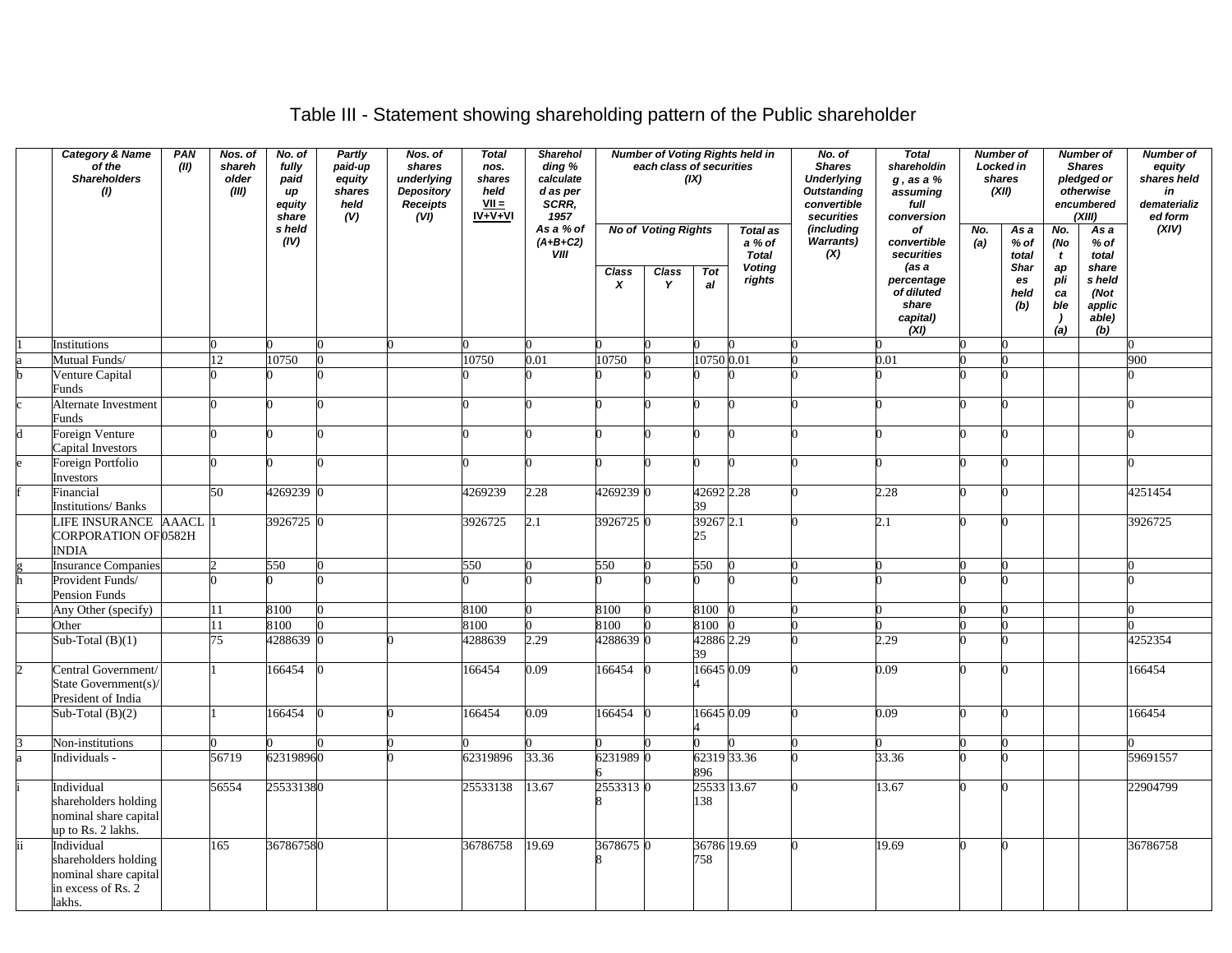|   | <b>MINAL BHARAT</b>                 | AACPP5 <sup>1</sup> |               | 9092342 0 |   | 9092342  | 4.87  | 9092342 0 | 90923 4.87  |  | 4.87  |   |  | 9092342  |
|---|-------------------------------------|---------------------|---------------|-----------|---|----------|-------|-----------|-------------|--|-------|---|--|----------|
|   | <b>PATEL</b>                        | 126G                |               |           |   |          |       |           | 42          |  |       |   |  |          |
|   | <b>RUCHIT BHARAT</b>                | ANDPP91             |               | 9052279 0 |   | 9052279  | 4.84  | 9052279 0 | 90522 4.84  |  | 4.84  |   |  | 9052279  |
|   | <b>PATEL</b>                        | 202F                |               |           |   |          |       |           | 79          |  |       |   |  |          |
| h | NBFCs registered                    |                     |               |           |   |          |       |           |             |  |       |   |  |          |
|   | with RBI                            |                     |               |           |   |          |       |           |             |  |       |   |  |          |
|   | <b>Employee Trusts</b>              |                     |               |           |   |          |       |           |             |  |       |   |  |          |
| d | Overseas                            |                     |               |           |   |          |       |           |             |  |       |   |  |          |
|   | Depositories                        |                     |               |           |   |          |       |           |             |  |       |   |  |          |
|   | (holding DRs)                       |                     |               |           |   |          |       |           |             |  |       |   |  |          |
|   | (balancing figure)                  |                     |               |           |   |          |       |           |             |  |       |   |  |          |
|   | Any Other (specify)                 |                     | 3863          | 214280590 |   | 21428059 | 11.47 | 2142805 0 | 21428 11.47 |  | 11.47 |   |  | 20212227 |
|   |                                     |                     |               |           |   |          |       |           | 059         |  |       |   |  |          |
|   | <b>Bodies Corporate</b>             |                     | 532           | 167277220 |   | 16727722 | 8.95  | 1672772 0 | 16727 8.95  |  | 8.95  |   |  | 16670747 |
|   |                                     |                     |               |           |   |          |       |           | 722         |  |       |   |  |          |
|   | <b>FINQUEST</b>                     | <b>AAACF</b>        |               | 6063214 0 |   | 6063214  | 3.24  | 6063214 0 | 60632 3.24  |  | 3.24  |   |  | 6063214  |
|   | <b>FINANCIAL</b>                    | 8117G               |               |           |   |          |       |           | 14          |  |       |   |  |          |
|   | <b>SOLUTIONS PVT.</b>               |                     |               |           |   |          |       |           |             |  |       |   |  |          |
|   | LTD.                                |                     |               |           |   |          |       |           |             |  |       |   |  |          |
|   | <b>VIBGYOR</b>                      | <b>AABCV</b>        |               | 2500000 0 |   | 2500000  | 1.34  | 2500000 0 | 25000 1.34  |  | 1.34  | n |  | 2500000  |
|   | <b>INVESTORS AND</b>                | 1008P               |               |           |   |          |       |           | 00          |  |       |   |  |          |
|   | <b>DEVELOPERS PVT</b>               |                     |               |           |   |          |       |           |             |  |       |   |  |          |
|   | <b>LTD</b>                          |                     |               |           | ∩ |          |       |           |             |  |       |   |  |          |
|   | Clearing member                     |                     | 41            | 65214     |   | 65214    | 0.03  | 65214     | 65214 0.03  |  | 0.03  |   |  | 65214    |
|   | Employees                           |                     | 1611          | 645261    |   | 645261   | 0.35  | 645261    | 64526 0.35  |  | 0.35  |   |  |          |
|   |                                     |                     |               |           |   |          |       |           |             |  |       |   |  |          |
|   | <b>HUF</b>                          |                     | 1211          | 2407339 0 |   | 2407339  | 1.29  | 2407339 0 | 24073 1.29  |  | 1.29  |   |  | 2407139  |
|   |                                     |                     |               |           |   |          |       |           | 39          |  |       |   |  |          |
|   | Non-Resident Indian                 |                     | 462           | 1035273 0 |   | 1035273  | 0.55  | 1035273 0 | 103520.55   |  | 0.55  |   |  | 1022527  |
|   | (NRI)                               |                     |               |           |   |          |       |           | 73          |  | 0.27  |   |  |          |
|   | Other                               |                     |               | 500000    |   | 500000   | 0.27  | 500000    | 50000 0.27  |  |       |   |  |          |
|   |                                     |                     | $\mathcal{L}$ | 39800     |   | 39800    | 0.02  | 39800     | 39800 0.02  |  | 0.02  |   |  | 39150    |
|   | Overseas Corporate<br><b>Bodies</b> |                     |               |           |   |          |       |           |             |  |       |   |  |          |
|   | Trusts                              |                     |               | 7450      |   | 7450     |       | 7450      | 7450        |  |       |   |  | 7450     |
|   |                                     |                     | 60582         | 837479550 |   | 83747955 | 44.83 | 8374795 0 | 8374744.83  |  | 44.83 |   |  | 79903784 |
|   | Sub-Total $(B)(3)$                  |                     |               |           |   |          |       |           | 955         |  |       |   |  |          |
|   | <b>Total Public</b>                 |                     | 60658         | 882030480 |   | 88203048 | 47.21 | 8820304 0 | 88203 47.21 |  | 47.21 |   |  | 84322592 |
|   | Shareholding $(B)=$                 |                     |               |           |   |          |       |           | 048         |  |       |   |  |          |
|   |                                     |                     |               |           |   |          |       |           |             |  |       |   |  |          |
|   | $(B)(1)+(B)(2)+(B)(3)$              |                     |               |           |   |          |       |           |             |  |       |   |  |          |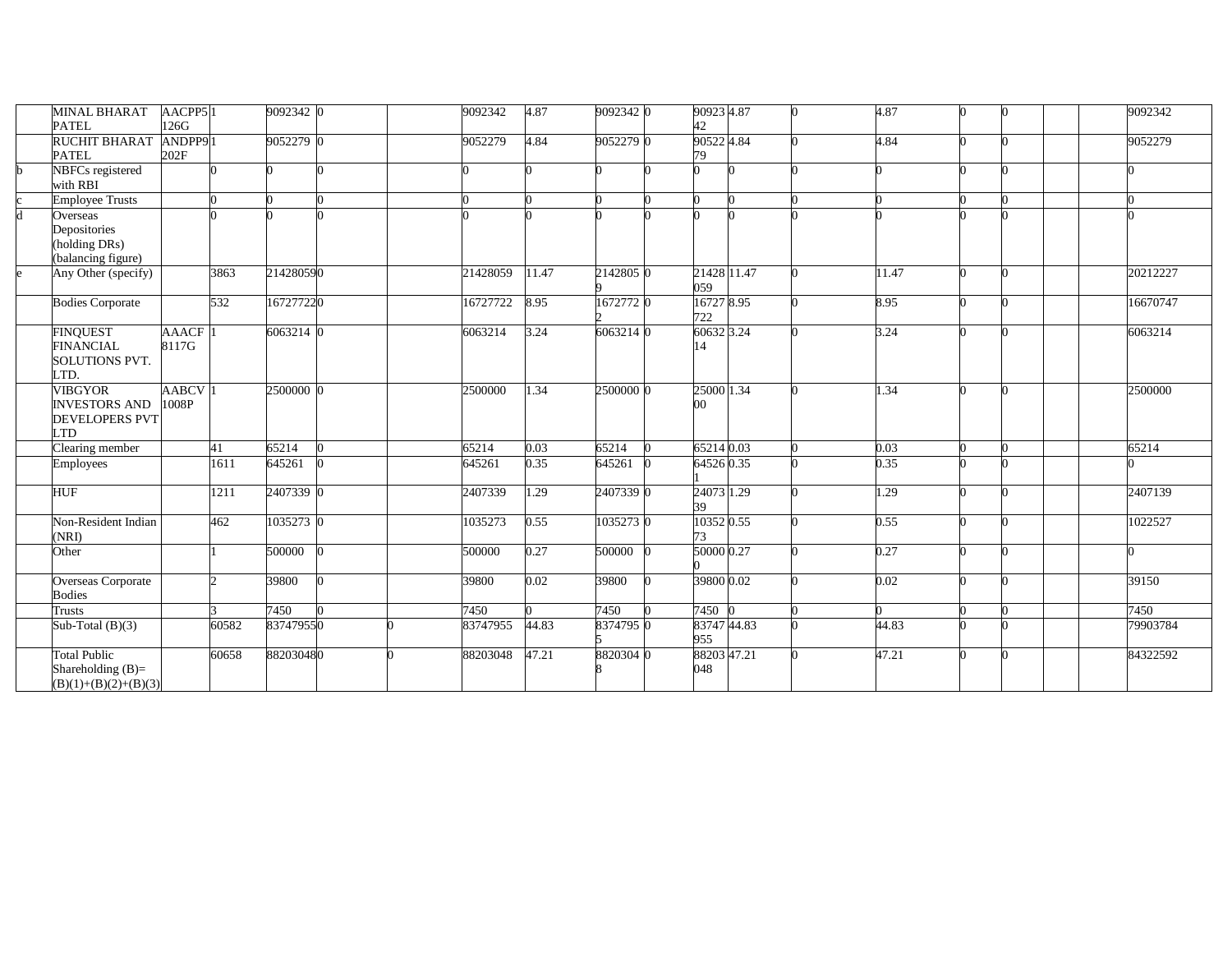| Category & Name            | <b>PAN</b>   | No. of | No. of | Partly  | Nos. of    | Total no. | <b>Sharehol</b> |           |                            |           | <b>Number of Voting Rights held in</b> | No. of            | <b>Total</b> |     | <b>Number of</b> |     | <b>Number of</b> | <b>Number of</b> |
|----------------------------|--------------|--------|--------|---------|------------|-----------|-----------------|-----------|----------------------------|-----------|----------------------------------------|-------------------|--------------|-----|------------------|-----|------------------|------------------|
| of the                     | (II)         | shareh | fully  | paid-up | shares     | shares    | ding %          |           | each class of securities   |           |                                        | <b>Shares</b>     | shareholdin  |     | Locked in        |     | <b>Shares</b>    | equity           |
| <b>Shareholders</b>        |              | older  | paid   | equity  | underlying | held      | calculate       |           |                            | (IX)      |                                        | <b>Underlying</b> | g , as a %   |     | shares           |     | pledged or       | shares held      |
| $\left( l\right)$          |              | (III)  | up     | shares  | Depository | $(VII =$  | d as per        |           |                            |           |                                        | Outstanding       | assuming     |     | (XII)            |     | otherwise        | in               |
|                            |              |        | equity | held    | Receipts   | $IV+V+VI$ | <b>SCRR.</b>    |           |                            |           |                                        | convertible       | full         |     |                  |     | encumbered       | dematerializ     |
|                            |              |        | share  | (V)     | (VI)       |           | 1957            |           |                            |           |                                        | securities        | conversion   |     |                  |     | (XIII)           | ed form          |
|                            |              |        | s held |         |            |           | As a % of       |           | <b>No of Voting Rights</b> |           | Total as                               | (including        | оf           | No. | As a             | No. | As a             | (XIV)            |
|                            |              |        | (IV)   |         |            |           | $(A+B+C2)$      |           |                            |           | a % of                                 | <b>Warrants</b> ) | convertible  |     | % of             | (No | % of             | (Not             |
|                            |              |        |        |         |            |           | (VIII)          |           |                            |           | <b>Total</b>                           | (X)               | securities   |     | total            |     | total            | Applicable)      |
|                            |              |        |        |         |            |           |                 | Class     | Class                      | Tot       | <b>Voting</b>                          |                   | as a         |     | <b>Shar</b>      | ap  | share            |                  |
|                            |              |        |        |         |            |           |                 |           |                            | al        | rights                                 |                   | percentage   |     | <b>es</b>        | pli | s held           |                  |
|                            |              |        |        |         |            |           |                 |           |                            |           |                                        |                   | of diluted   |     | held             | ca  | (Not             |                  |
|                            |              |        |        |         |            |           |                 |           |                            |           |                                        |                   | share        |     |                  | ble | applic           |                  |
|                            |              |        |        |         |            |           |                 |           |                            |           |                                        |                   | capital)     |     |                  |     | able)            |                  |
|                            |              |        |        |         |            |           |                 |           |                            |           |                                        |                   | (XI)         |     |                  |     |                  |                  |
| Custodian/DR               |              |        |        |         | 16791800   | 16791800  |                 |           |                            |           |                                        |                   |              |     |                  |     |                  | 16791800         |
| Holder                     |              |        |        |         |            |           |                 |           |                            |           |                                        |                   |              |     |                  |     |                  |                  |
| The Bank of New            | <b>AACCT</b> |        |        |         | 16791800   | 16791800  |                 | 1679180 0 |                            | 167918.99 |                                        |                   |              |     |                  |     |                  | 16791800         |
| <b>York Mellon</b>         | 2969G        |        |        |         |            |           |                 |           |                            | 800       |                                        |                   |              |     |                  |     |                  |                  |
| <b>Employee Benefit</b>    |              |        |        |         |            |           |                 |           |                            |           |                                        |                   |              |     |                  |     |                  |                  |
| Trust (under SEBI          |              |        |        |         |            |           |                 |           |                            |           |                                        |                   |              |     |                  |     |                  |                  |
| (Share based               |              |        |        |         |            |           |                 |           |                            |           |                                        |                   |              |     |                  |     |                  |                  |
| Employee Benefit)          |              |        |        |         |            |           |                 |           |                            |           |                                        |                   |              |     |                  |     |                  |                  |
| Regulations, 2014)         |              |        |        |         |            |           |                 |           |                            |           |                                        |                   |              |     |                  |     |                  |                  |
| <b>Total Non-Promoter-</b> |              |        |        |         | 16791800   | 16791800  |                 |           |                            |           |                                        |                   |              |     |                  |     |                  | 16791800         |
|                            |              |        |        |         |            |           |                 |           |                            |           |                                        |                   |              |     |                  |     |                  |                  |
| Non Public                 |              |        |        |         |            |           |                 |           |                            |           |                                        |                   |              |     |                  |     |                  |                  |
| Shareholding $(C)=$        |              |        |        |         |            |           |                 |           |                            |           |                                        |                   |              |     |                  |     |                  |                  |
| $(C)(1)+(C)(2)$            |              |        |        |         |            |           |                 |           |                            |           |                                        |                   |              |     |                  |     |                  |                  |

## Table IV - Statement showing shareholding pattern of the Non Promoter- Non Public shareholder